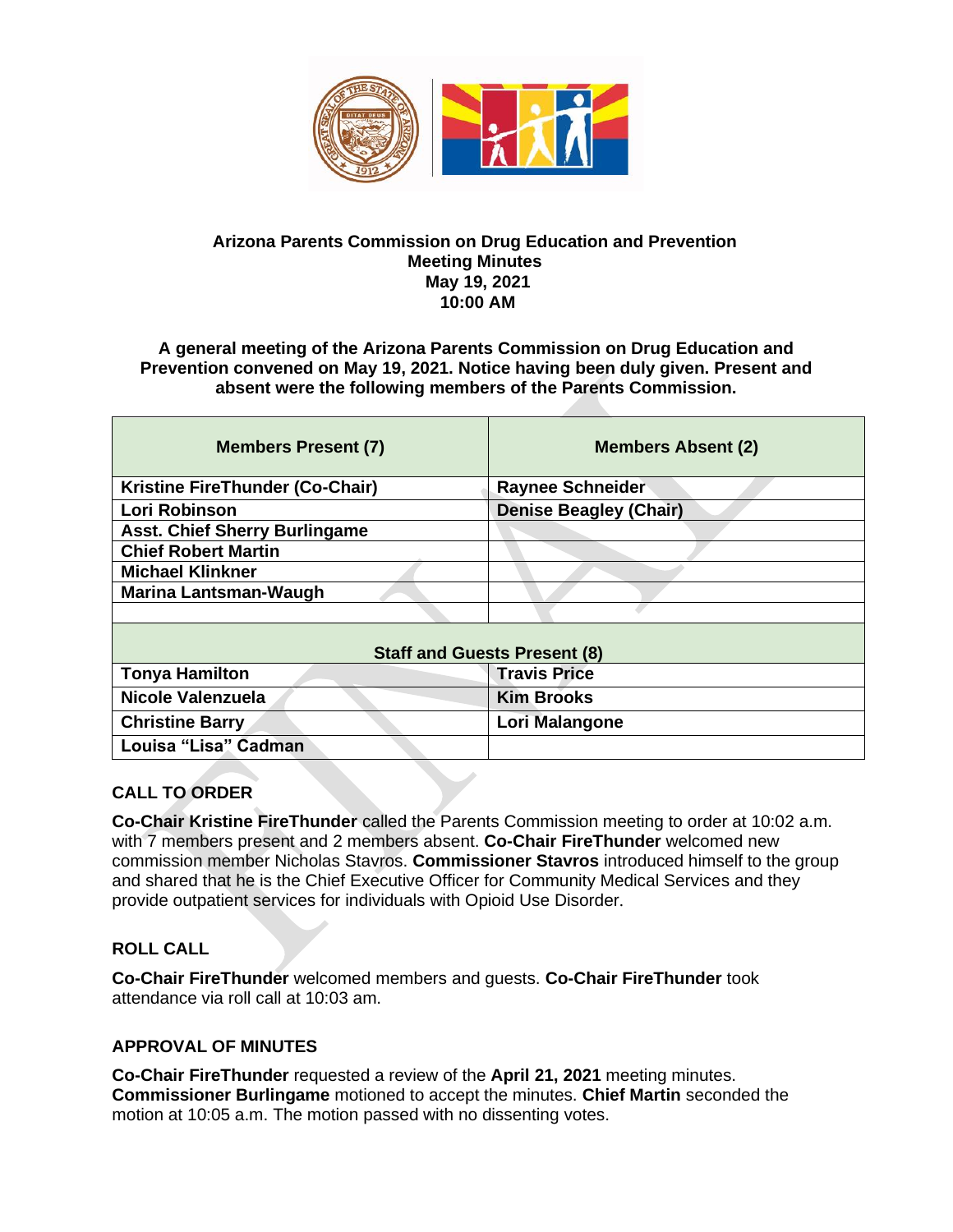#### **EXECUTIVE SESSION**

**Co-Chair FireThunder** announced that the commission would be entering into Executive Session to discuss the SFY22 Parents Commission Annual Budget and proposed awardees for the upcoming grant cycle that will start on July 1, 2021 and the revised Parents Commission Bylaws. **Co-Chair FireThunder** asked for a motion to enter an Executive Session. **Commissioner Klinkner** made a motion to enter into Executive Session at 10:06 a.m. The motion was seconded by **Chief Martin** and approved by all.

#### **PUBLIC MEETING RECONVENE**

**Co-Chair FireThunder** announced that the Executive Session discussion concluded and the commission public meeting would reconvene. **Co-Chair FireThunder** asked for a motion to exit the Executive Session. **Commissioner Robinson** made a motion to exit Executive Session at 10:52 a.m. The motion was seconded by **Commissioner Lantsman-Waugh** and approved by all.

#### **APPROVAL OF THE SFY22 PARENTS COMMISSION ANNUAL BUDGET**

**Co-Chair FireThunder** requested a final review of the SFY22 Parents Commission Annual Budget. **Co-Chair FireThunder** asked for a motion to approve the SFY22 Parents Commission Annual Budget. **Commissioner Burlingame** motioned to approve the SFY22 Parents Commission Annual Budget. **Commissioner Robinson** seconded the motion at 10:55 a.m. The motion passed with no dissenting votes.

#### **APPROVAL OF THE REVISED PARENTS COMMISSION BYLAWS**

**Co-Chair FireThunder** requested a final review of the revised Parents Commission Bylaws. **Co-Chair FireThunder** asked for a motion to approve the revised Parents Commission Bylaws. **Commissioner Lantsman-Waugh** motioned to approve the revised Parents Commission Bylaws. **Commissioner Klinkner** seconded the motion at 10:56 a.m. The motion passed with no dissenting votes.

#### **PARENTS COMMISSION MEETING PRESENTATIONS**

#### **ARIZONA DEPARTMENT OF CHILD SAFETY**

**Co-Chair FireThunder** welcomed and introduced **Ms. Lisa Cadman,** Indian Child Welfare Specialist, Department of Child Safety (DCS). **Ms. Cadman** thanked the Commission for the opportunity to present.

**Ms. Cadman** shared the mission and vision of DCS and the purpose of the Indian Child Welfare Act (ICWA). **Ms. Cadman** reported the SFY20 statistics for the number of reports to DCS; including the types of abuse (neglect and physical, sexual, and emotional abuse), and the demographic breakdown of the children served. **Ms. Cadman** stated that ICWA was established in 1978 and the purpose is to protect the right of an Indian child to live with a native family and to stabilize and foster continual tribal existence and preserve tribal culture. **Ms. Cadman** stated that ICWA applies to all youth who may be a member of a tribe in all circumstances related to dependency. **Ms. Cadman** shared that DCS is responsible for determining whether the child is a tribal member and to address any barriers that might hinder an Indian child to be placed with a native family. **Ms. Cadman** stated that DCS also provides the child's parents additional support to overcome barriers that might hinder the parents' ability to participate in their DCS service plan. **Ms. Cadman** shared that ICWA establishes that the child, the parents, and the tribe are all parties to be involved in the child's dependency case. The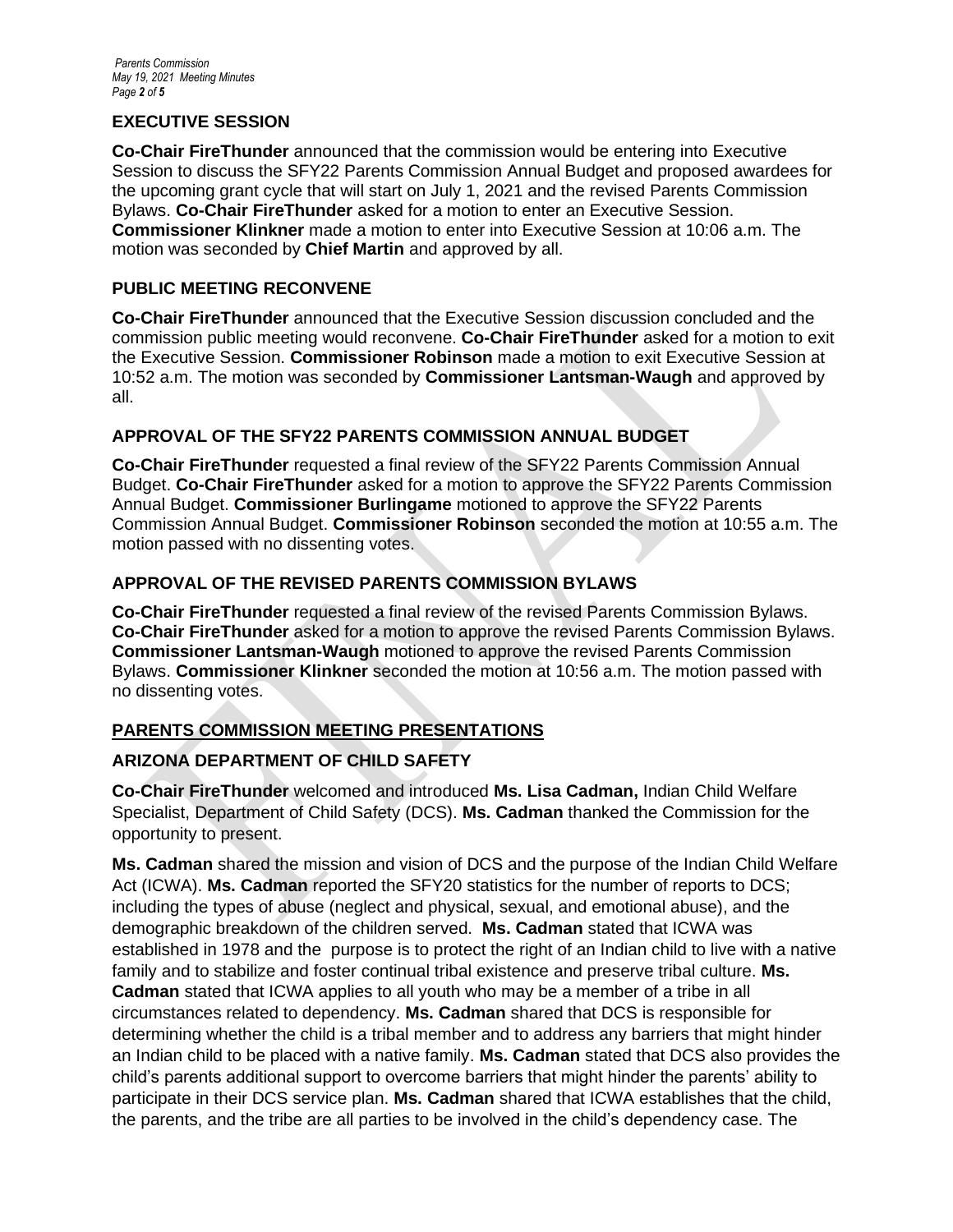complete presentation can be reviewed at [https://goyff.az.gov/councils-commissions/arizona](https://goyff.az.gov/councils-commissions/arizona-parents-commission-drug-education-prevention)[parents-commission-drug-education-prevention](https://goyff.az.gov/councils-commissions/arizona-parents-commission-drug-education-prevention)

**Co-Chair FireThunder** thanked **Ms. Cadman** and asked the commission if there were any questions.

- **Commissioner Lantsman-Waugh**: What happens if a native foster care family cannot be found? **Ms. Cadman**: Every effort is made to place a child with a Native American family. If the child is placed with a non-native family, DCS continues to search for a native family until one can be found that will take the child.
- **Commissioner Burlingame**: Are group homes included in this process? **Ms. Cadman**: Some tribes have group homes available, but there are limited ICWA compliant group homes. DCS continues to work on certifying additional group homes due to the need.
- **Co-Chair FireThunder:** How are children confirmed as members of a particular tribe and what if a child is not enrolled in a tribe? **Ms. Cadman:** The child's parent will inform DCS that the child is a member. DCS conducts a review with the referenced tribe to confirm. ICWA only applies to children who are officially enrolled as a tribal member.

**Co-Chair FireThunder** thanked **Ms. Cadman** for her presentation.

# **PARENTS COMMISSION GRANTEE: ARIZONA YOUTH PARTNERSHIP**

**Co-Chair FireThunder** welcomed and introduced **Ms. Christine Barry,** Director of Prevention Services, Arizona Youth Partnership (AZYP). **Ms. Barry** thanked the Commission for the opportunity to present.

**Ms. Barry** stated that AZYP was established in 1990 and in 2006 it began expansion into rural communities around the state. **Ms. Barry** shared a description of the population served; including the various communities, client age range, number of counties served and number of school districts served. **Ms. Barry** provided an overview of AZYP programs that include youth afterschool programs; K-8 Charter school; Strengthening Families program; and partnership with eight substance abuse coalitions. **Ms. Barry** described the Strengthening Families program that is funded by the Parents Commission Grant which serves Mohave, Pima, and Santa Cruz counties. **Ms. Barry** shared the overview of program implementation, including a session that provides Community and Police Together 360. **Ms. Barry** stated that the program is open and free to any family in the community. **Ms. Barry** shared that meals are provided every night through sponsorships by private donors and childcare is provided for the participating families. **Ms. Barry** stated that the program is currently provided virtually and the sessions are broken down over three days to accommodate the virtual platform. **Ms. Barry** stated that the youth and parent sessions occur separately and then parents and youth reunite during the last hour to practice what they've learned. **Ms. Barry** stated that the families receive a family photo and certification of completion during the last session. **Ms. Barry** shared that between 2014-2021, 1,950 participants have been served. **Ms. Barry** shared the substance use trends for the program's youth target population; including alcohol, e-cigarettes and marijuana. **Ms. Barry** stated that these are consistently the most commonly used substances by school-age children. **Ms. Barry** shared that statistics show a higher use of certain substances in the counties they serve compared to the statewide average. **Ms. Barry** stated that fentanyl has become an increasingly serious issue in the community. **Ms. Barry** shared that Santa Cruz had twice as many overdoses this year as compared to last. **Ms. Barry** provided an overview of community partners that support the Strengthening Families program. The complete presentation can be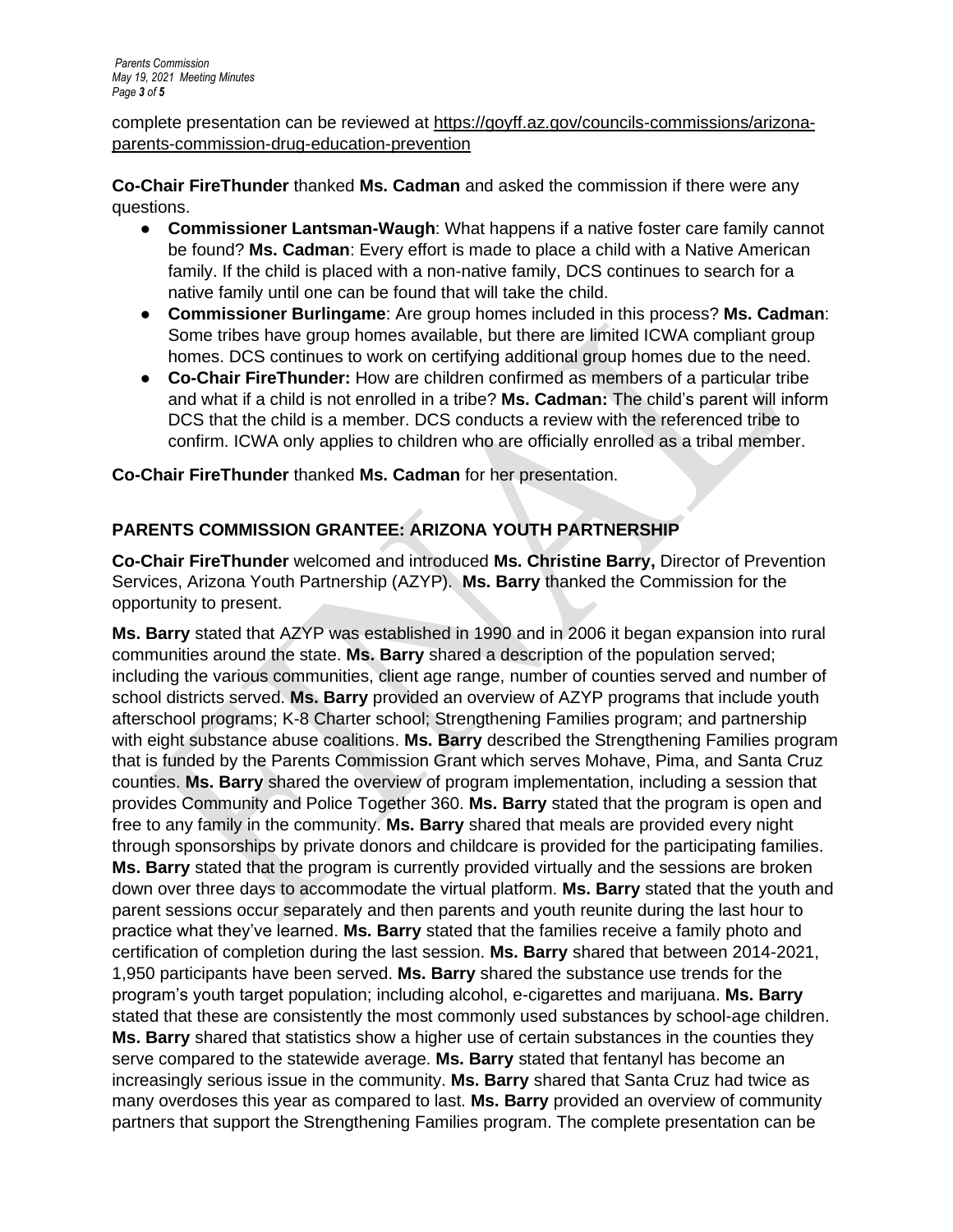#### reviewed at [https://goyff.az.gov/councils-commissions/arizona-parents-commission-drug](https://goyff.az.gov/councils-commissions/arizona-parents-commission-drug-education-prevention)[education-prevention](https://goyff.az.gov/councils-commissions/arizona-parents-commission-drug-education-prevention)

**Co-Chair FireThunder** thanked **Ms. Barry** and asked the commission if there were any questions.

- **Commissioner Lantsman-Waugh**: How are families recruited into the program? **Ms. Barry:** Staff meet with schools and other youth-serving organizations to speak to parents. During COVID, more reliance was on emailed flyers and word of mouth.
- **Commissioner Lantsman-Waugh**: Why do role-play exercises always involve youthadult pairings rather than youth-youth? **Ms. Barry**: This is to minimize unintended consequences. Some youth may feel uncomfortable role-playing with their peer. These interactions could have bullying implications.

**Co-Chair FireThunder** thanked **Ms. Barry** for her presentation.

## **PARENTS COMMISSION GRANTEE UPDATES**

**Co-Chair FireThunder** invited **Ms. Nicole Valenzuela,** Program Administrator, Governor's Office of Youth, Faith and Family, to share grantee updates with the commission. Ms. Valenzuela stated that the Parents Commission grantees had served 10,568 individuals in the 3rd quarter and 30,730 year-to-date. Ms. Valenzuela shared that GOYFF has been facilitating Grantee Quarterly Engagement meetings which are promoting partnership and collaboration between grantees and community partners. Ms. Valenzuela shared that all 27 grantees submitted a SFY22 Renewal Application for the final year of the three year grant cycle of the Parents Commission Grant. Ms. Valenzuela shared that all grantee Site Visits will resume in person beginning in August 2021.

## **ANNOUNCEMENTS**

**Co-Chair FireThunder** asked if any commissioners had any announcements they would like to share.

- **Commissioner Stavros** shared that SB1486 was a bill recently signed that will authorize the use of fentanyl test strips.
- **Ms. Tonya Hamilton,** Deputy Director of GOYFF promoted the statewide recruitment to the Governor's Youth Commission.

## **FUTURE AGENDA/MEETING SCHEDULE**

**Co-Chair FireThunder** stated the next scheduled meeting is set for July 14, 2021 at 10:00 a.m. via Zoom. **Co-Chair FireThunder** announced the proposed SFY22 meeting dates as

- o July 14, 2021
- o September 15, 2021
- o November 17, 2021
- o January 19, 2022
- o March 16, 2022
- o May 18, 2022

**Co-Chair FireThunder** asked for a motion to approve the meeting dates. **Commissioner Robinson** motioned to approved the meeting dates and **Commissioner Lantsman-Waugh**  seconded the motion at 11:43 a.m. The motion passed with no dissenting votes.